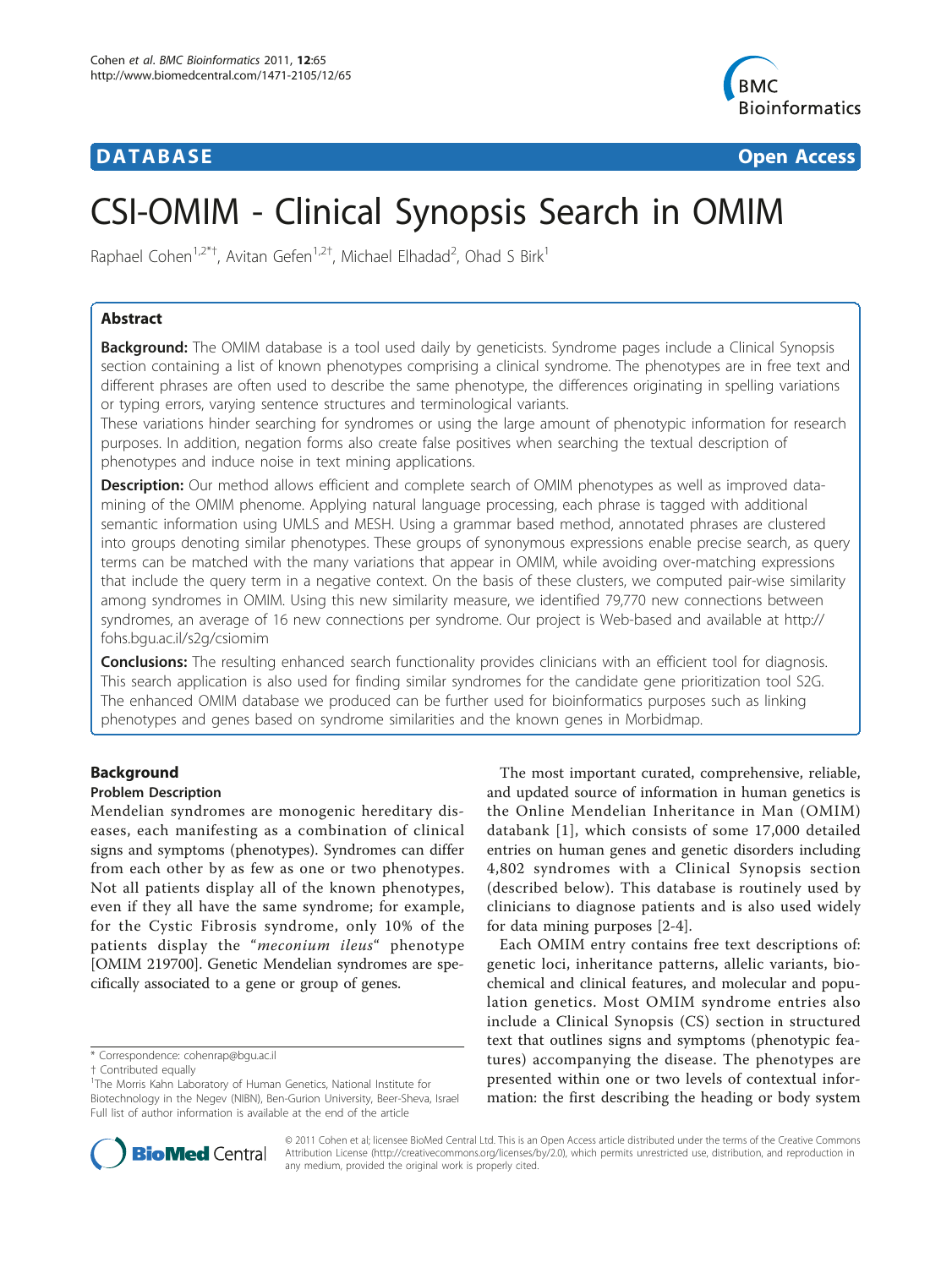(such as "Head", "Heme" or "Labs") and an optional subheading (for example "Eyes" may come under "Head and Neck" and "Airways" comes under "Respiratory" in [OMIM 272800]).

Two problems with searching and mining OMIM are that the same phenotype can be described using very different phrases and that negations are used widely to indicate lack of a phenotype.

The similarity between two syndromes can be calculated using the number of shared phenotype phrases. Regrettably, information in the CS sections is not represented in a uniform manner. No controlled vocabulary is used for phenotype and location names. Typing errors and synonyms for the same entity, as well as different nomenclature for overlapping concepts, are observed in large numbers: "trunk ataxia" vs. "truncal ataxia", "hypoplastic radius" vs. "hypoplastic radii", "brachymetacarpalia" vs. "brachymetacarpals", "cystic renal dysplasia" vs. "renal dysplasia cystic" vs. "renal cystic dysplasia" and many more.

Negation phrases are phenotype phrases describing symptoms the patients do not have, therefore adding mistakes to search results. For example, when searching for "loss of vision", we are not interested in retrieving syndromes containing the description "no significant loss" of vision". This further confounds calculating the similarity between two syndromes since sharing a negation phrase does not mean the syndromes are similar.

# Previous Work

OMIM has already been used as a data source for data mining in previous research. Freudenberg et al. [[5](#page-9-0)] manually processed syndrome data in OMIM and collected 5 fields of information for each syndrome (episodic, etiology, tissue, onset and inheritance). The syndrome information was used to find similarity between syndromes for prediction of gene involvement in diseases. Their work was performed manually and the results capture only limited aspects of the syndrome descriptions.

In GFINDer [[4](#page-9-0)], OMIM syndromes are used for enrichment of gene lists obtained with microarray experiments.

Cantor and Lussier [\[2\]](#page-9-0) used phenotype headings for clustering syndromes. Only the headings and subheadings were used due to the problematic nature of the free-form clinical synopsis information in OMIM. In this work, we address this limitation by analyzing the free-form text of the phenotypes.

In 2006, Driel et al. [\[6](#page-9-0)] have created an algorithm for automatically mapping the OMIM descriptions to MESH (Medical Subject Headings) [\[7](#page-9-0)] terms. This mapping also aims at normalizing the free-form OMIM phenotype descriptions. The objective of this processing

was similar to ours: to discover connections between phenotypes and syndromes. The MESH controlled vocabulary does not contain all the concepts appearing in OMIM. As a result, this approach leads to significant loss of data in OMIM, which has no MESH terms associated with it, as well as some of the phenotype context.

Unified Medical Language System (UMLS) [[8\]](#page-9-0) is a larger medical language resource provided by the NLM. It consists of a collection of medical vocabularies. UMLS MetaMap [[9\]](#page-9-0) maps texts into UMLS concepts. Lage et al. [[3\]](#page-9-0) used UMLS MetaMap [[9\]](#page-9-0) for mapping syndromes to UMLS terms (instead of MESH). Their aim was to use syndrome similarity in order to predict disease gene association.

This approach produces limited success, as many of the associated syndromes found were simply variants of the same syndrome ("Waardenburg syndrome type IIA" and "Waardenburg syndrome type IIB") or poor quality association. For example, "Tuberous sclerosis (TS)" and "Chordoma" were found as similar in their analysis. This association is based on reports of both diseases found in 3 patients. This association was not described in the Clinical Synopsis, as it is likely a random association due to the relative large number of TS patients. Further comparison to this work is not possible as the full results of the OMIM analysis by Lage et al. [[3\]](#page-9-0) were not published.

The methods of Driel et al. (2006) [[6\]](#page-9-0) and Lage et al. (2007) [\[3](#page-9-0)] both ignore the context in which terms occur in the OMIM entries and do not detect negative contexts around term entities (negation detection such as NegEx [[10](#page-9-0)]). Neither method provides a practical software system for searching OMIM.

UMLS MetaMap performance in extracting biomedical terms was examined in a few articles. Pratt and Yetisgen-Yildiz [[11](#page-9-0)] compared MetaMap to three human experts and found precision of 55% and recall of 93%. Chapman et al. [[12](#page-9-0)] examined MetaMap in the domain of respiratory findings in emergency department reports and reported a precision of 56% and recall of 72% for clinical terms. Meystre and Haug [\[13\]](#page-9-0) examined results using MetaMap with all of UMLS or when defining a subset of UMLS relevant to 80 medical conditions they were interested in. The default data set produced precision of 76% percent and recall of 74% while the customized subset produced similar precision (69%) with an improved recall of 90%.

Another system for identifying UMLS terms in a document is BioMedLEE by Lussier and Friedman [\[14](#page-9-0)], with reported precision of 89% and recall of 77%. Unfortunately BioMedLEE was not available for comparison with our work.

Robinson et al. (2008) [\[15\]](#page-9-0) manually created a database of phenotypes and syndrome relations from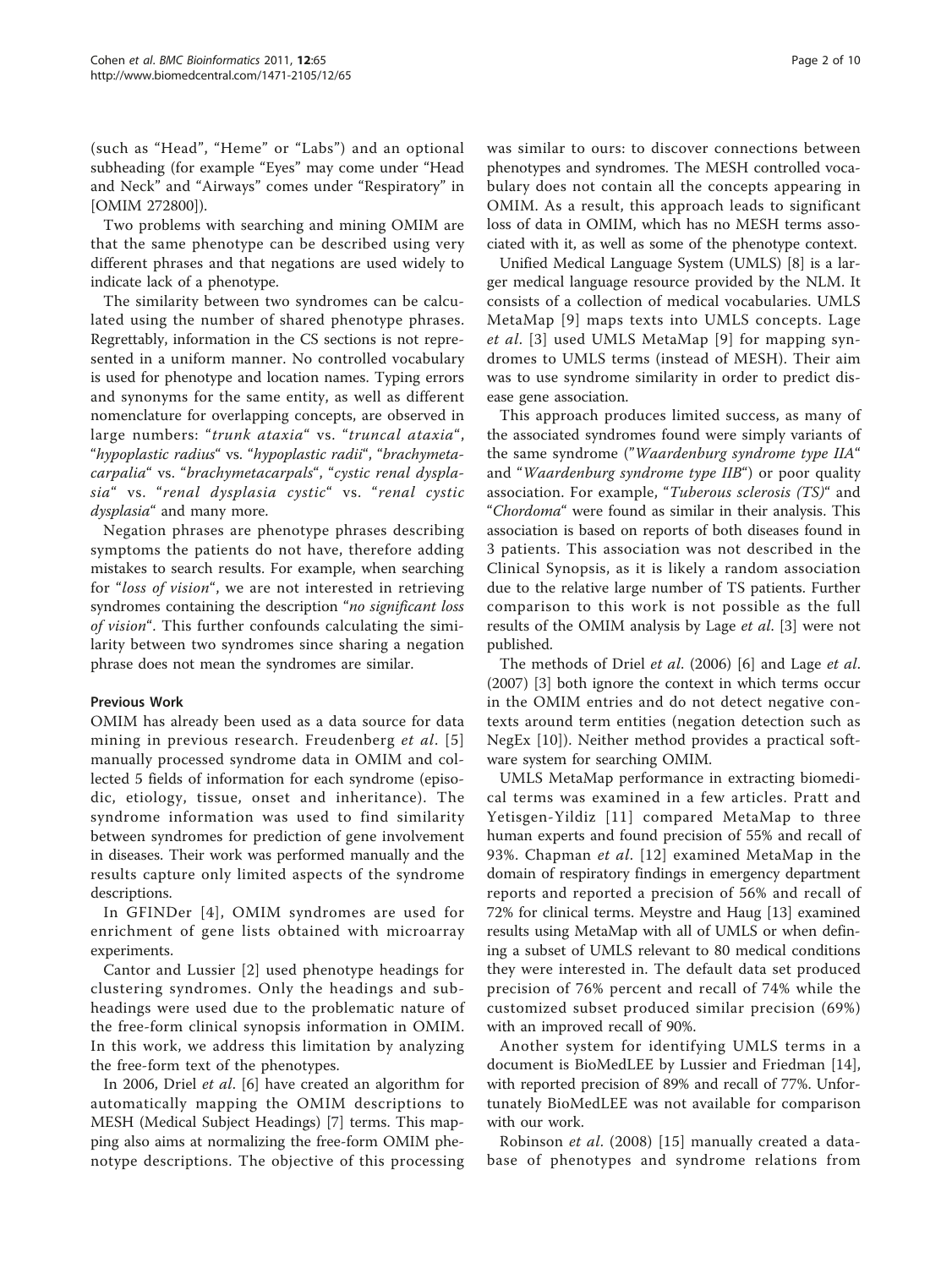OMIM, reported in 2010 [[16](#page-9-0)] to contain more than 9,500 phenotype phrases built into ontology. Our method is automatic and captures more phenotype phrases (almost 3 times as many phrases) in a more superficial manner (as manual clustering is more precise).

S2G (Syndrome to Gene) [[17](#page-9-0)], is a tool for finding candidate genes for hereditary syndromes in suspect loci. S2G is comprised of two parts: one for ranking genes in a locus in comparison to a known gene causing the syndrome, the other, for syndromes with no known genes uses our search application for choosing a known gene causing the most phenotypically similar syndrome.

### Our Approach

Recognizing which phenotype phrases denote similar phenotypes and recognizing negation phrases helps searching (we can match the query term to all the variations under which it appears in the database) and provides critical input to further data-mining of the rich information stored in OMIM.

Our objective in this work is to pre-process the natural language descriptions that appear in OMIM to identify synonymous phrases denoting the same phenotype. For example, we want to identify that "*unilateral* kidney agenesis" and "unilateral renal agenesis" both denote the same phenotype. Once we have identified such clusters of synonymous phrases, we can normalize the natural language descriptions in OMIM: we can recognize that two syndromes include the same phenotype even though their natural language descriptions are different.

In our approach, we also attempt to use MetaMap and the alignment it can generate between the raw OMIM phrases and UMLS terms (as done by [\[3](#page-9-0)]). But this data provides only partial categorization and we found it not to be robust. We do not assume a priori that OMIM terms will be found in an existing ontology or controlled category (such as MESH or UMLS). In contrast, we identify clusters of similar phrases (and combine several clues to determine similarity). Our approach is close, in terms of methodology, to the WordNet (a lexical database for the English language) approach to thesaurus construction: WordNet does not assume a priori that a sense hierarchy exists. Instead, it identifies classes of words that share a similar sense by grouping them in the same class. These classes are called synsets. Similarly, in our method, the clusters of similar phenotype phrases emerge through the computation of pair-wise similarity. We find in our experiment that this method is more robust to the noisy data observed in a large corpus such as OMIM, which evolves over a long period of time and is maintained by a variety of experts. Precision found in predicted synonymous phrase pairs was 93.5%

(500 pairs of phrases were sampled randomly from the resulting phrase clusters and evaluated by a geneticist as similar or non-similar). 10% of the phrases were recognized as negations with a precision of 89% with most false positive being ambiguous.

Using the discovered phenotype clusters, we have created a Web application for searching OMIM, called CSI-OMIM, which provides much more efficient search than the original OMIM site. CSI-OMIM supports incremental search in the following manner: the clinician enters free text description for a phenotype. The application displays a list of matching phenotype clusters found by partial string matching to the query. The user can select the best matching clusters and continue searching for more phenotypes. At any time, the user can also search for the most similar syndromes matching the list of selected phenotype clusters.

CSI-OMIM obtains high recall in the search for phenotypes, because it captures the wide variability found in the OMIM free-text descriptions. It also has improved precision (with respect to the original OMIM search engine) because it avoids retrieving phrases in negative contexts. Finally, the matching from phenotype clusters to syndrome is highly effective, because it uses the reliable syndrome-similarity measure (cosine similarity over the all the phenotypes) computed over the phenotype clusters.

In the rest of the paper, we present our method to compute clusters of similar phenotype phrases from the various OMIM free-text descriptions, using natural language processing methods. We then present an evaluation of the quality of the acquired phenotype clusters and of the syndrome similarity measure induced from the clusters of similar phenotype phrases.

### Construction and content

### Data Collection

To prepare our analysis, we extracted and formatted data out of the OMIM database according to the following method. All Clinical Synopsis (CS) entries of the syndromes were used to build a database of syndrome phenotypes; the OMIM text data is obtained from the NCBI site (see details in Additional File [1\)](#page-9-0) and the system is updated every three months using an automatic process. The updated data, OMIM data used for the analysis in this paper was obtain on October 13, 2010, is automatically processed using the process described below (parsing using a Context Free Grammar and annotating semantic types using MetaMap. We constructed manually the CFG grammar used to parse the text, but the parsing is performed automatically on each update).

### Defining Phenotype Areas

The contextual information of a phrase (its heading and sub-heading) is crucial for phenotype phrase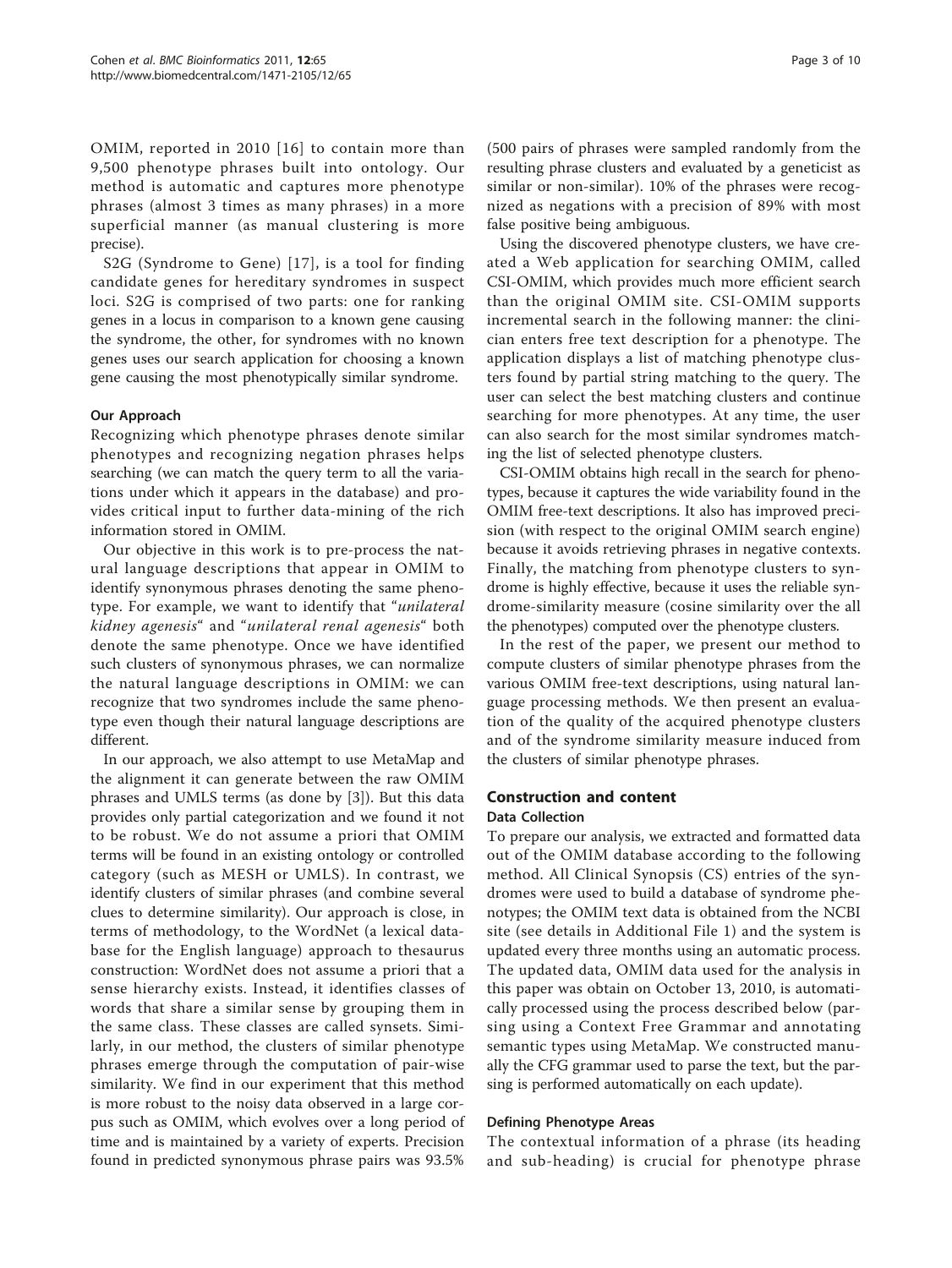<span id="page-3-0"></span>comparison. Only phrases with similar context should be compared to avoid false positive results.

The list of headings and sub- headings is not strictly maintained in OMIM. The same heading appears in different syndromes under slightly different names. Phenotypes can also appear directly below headings, without a sub-heading refinement. This variability makes it difficult to systematically exploit the contextual information provided by the heading/sub-heading classification.

To address this lack of consistency, we manually defined 26 areas. We selected the areas to best describe the large and overlapping number of domains and sub domains. For example: the "Head and Neck" heading includes both the "Head" and "Neck" domains. "Head and Neck" and "Head" are both included in area 17 - "Head", area 16 - "Neck" includes "Neck" and "Head and Neck". Table 1 in the Results section shows the list of areas we constructed.

### Similarity Computation

The task we now approach is the following: given a set of phrases within a single area, how can we determine

the level of similarity between any two phrases. For example, how do we recognize that "flaring of the iliac wings" and "flared iliac wing" are similar, but "flared metaphyses" and "flared iliac wing" are not.

The phrases observed in the OMIM dataset are all noun phrases. On average, they include 3.9 words; with a maximum of 64 words for the most complex phrase (found in syndrome 255125 in OMIM). Syntactically, the phrases exhibit structures such as Noun, Adjective Noun, and a few Prepositional Phrases. Figure [1](#page-4-0) illustrates the distribution of the length of the Noun Phrases observed in the OMIM Clinical Synopses. Most of the phrases (80% out of 67,470 phrases) include between 2 and 6 words (see Figure [1](#page-4-0)).

Our intuition when comparing noun phrases is to combine several sources of knowledge about the phrases to decide on their similarity. First, because the vocabulary used in OMIM is complex and not fully consistent (spelling variations and usage of synonyms are both common), we attempt to align each word with a known controlled vocabulary (we use UMLS and MetaMap). Second, because phrases exhibit complex syntactic structures (2 to 6 words), we attempt to parse the phrases into trees with

| Area Name      | Area#          | #Distinct phrases | #Clusters identified | Avg Similar Phrases Cluster Size | % Phrases clustered in area |
|----------------|----------------|-------------------|----------------------|----------------------------------|-----------------------------|
| Syndrome names | 1              | 4,801             | 278                  | 3.45                             | 19.9                        |
| Abdomen/gi     | $\overline{2}$ | 707               | 33                   | 2.3                              | 10.1                        |
| Respiratory    | 3              | 546               | 39                   | 2.17                             | 15.6                        |
| Gu/renal       | $\overline{4}$ | 985               | 44                   | 2.25                             | 10.0                        |
| Gu/genitalia   | 5              | 975               | 44                   | 2.25                             | 10.0                        |
| Cardiovascular | 6              | 808               | 38                   | 2.13                             | 10.0                        |
| Muscle         | $\overline{7}$ | 1143              | 68                   | 2.98                             | 17.8                        |
| Endo           | 8              | 344               | 16                   | 2.25                             | 10.4                        |
| Neuro          | 9              | 4.721             | 247                  | 2.68                             | 14.0                        |
| Oncology       | 10             | 891               | 21                   | 2.62                             | 6.17                        |
| Heme           | 11             | 576               | 16                   | 2.75                             | 7.6                         |
| Immune         | 12             | 542               | 19                   | 2.05                             | $7.2\,$                     |
| Eyes           | 13             | 2,265             | 152                  | 2.5                              | 16.8                        |
| Face           | 14             | 3,927             | 283                  | 2.56                             | 18.4                        |
| Teeth          | 15             | 3,542             | 258                  | 2.48                             | 18.1                        |
| Neck           | 16             | 3,490             | 252                  | 2.49                             | 17.9                        |
| Head           | 17             | 4,196             | 281                  | 2.51                             | 16.8                        |
| Limb           | 18             | 4,522             | 283                  | 3.15                             | 19.7                        |
| Skel           | 19             | 3,936             | 247                  | 3.02                             | 18.9                        |
| Chest          | 20             | 4,307             | 273                  | 3.03                             | 19.2                        |
| Growth         | 21             | 497               | 37                   | 4.24                             | 31.6                        |
| Nails          | 22             | 1,617             | 106                  | 2.41                             | 15.8                        |
| Skin           | 23             | 2,098             | 140                  | 2.42                             | 16.2                        |
| Hair           | 24             | 1,701             | 116                  | 2.41                             | 16.5                        |
| Lab            | 25             | 3,553             | 106                  | 2.9                              | 8.6                         |
| Misc           | 26             | 4,021             | Was not clustered    |                                  |                             |

### Table 1 Areas of phenotypes identified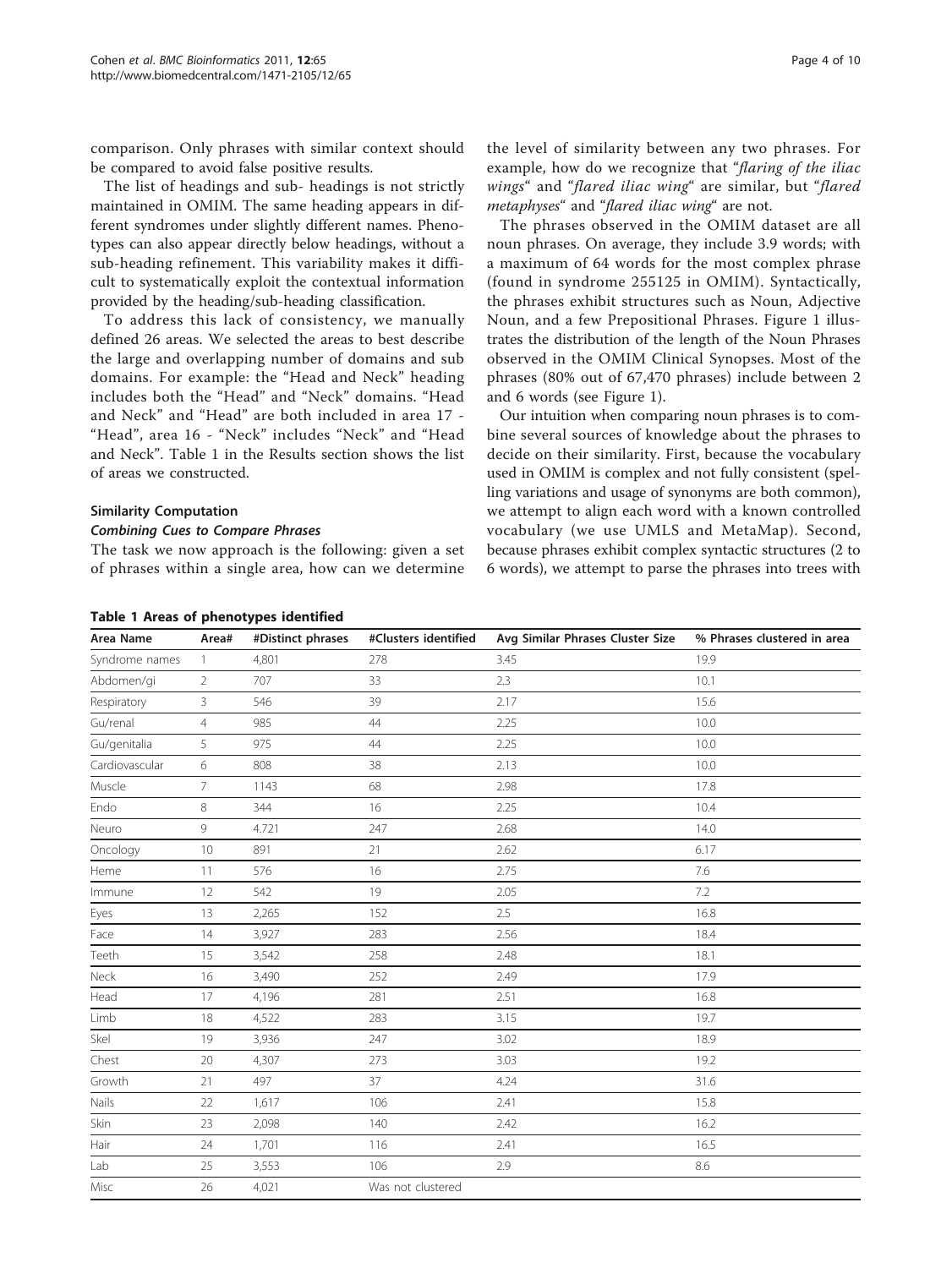

<span id="page-4-0"></span>

explicit modification relations. Third, because there can be slight spelling variations in the phrases, we also use a simple edit-distance metrics to compare words.

In the rest of this section, we first describe each of the components of our analysis: alignment of words with UMLS concepts; parsing; and edit-distance computation as well as detection of negations. We then describe the method used to combine these elements into a similarity computation for any pair of phrases.

UMLS terms can be used to describe a large proportion of the words or entities in the phenotype phrases. A term may be a pathology name like "obesity", a modifier such as "mild", an anatomy location such as "wrist" or a multiple word entity like "talipes equinovarus". When we find them, UMLS terms help us recognize multiple word entities and classify terms and words into categories such as pathology, modifier, anatomy or named entity.

We used MetaMap Transfer [[9\]](#page-9-0) (version 2.4 with 2006 AA UMLS version using the default parameters) to annotate all the phrases found in the OMIM Clinical Synopsis with UMLS information (we use default settings, this stage is automatic and takes about 12 hours per update). MetaMap produces UMLS annotations and performs two major tasks:

1. It identifies multi-word expressions as single terms. For example "congenital abnormality" is tagged as a single token.

2. It classifies each term according to the UMLS controlled vocabulary.

For example, "strokes due to coagulopathy" is mapped to "Strokes [CUI 0038454/Disease or Syndrome] and Coagulopathy [CUI 0005779/Disease or Syndrome]".

Not all term classifications computed by MetaMap are correct. Previous work indicates precision as low as 0.69 [[12\]](#page-9-0) or 0.56 [\[13](#page-9-0)] if no precaution is taken. For example, "adams stokes attacks" is mapped to "adams" in category: "Health Care Related Organization"; in "functional defects in the cortical and subcortical motor related areas of the frontal lobe", "cortical" is mapped to "BARK (ADRBK1 gene)" in category "Gene or Genome". Such associations would introduce too much noise in our phrase similarity computation.

Low precision stems from the very large number of different terms in UMLS and the variety of vocabularies combined in UMLS (over 30 distinct vocabularies are merged in the free version of UMLS).

In many applications, the precision of MetaMap is improved by focusing on a subset of the UMLS terms, and defining smaller collections of terms in specific domains within UMLS.

As OMIM phenotypes are extremely varied and cover all domains, such an approach would miss too many of the candidate UMLS concepts. Instead, we rely on UMLS Semantic Categories (such as "Congenital Abnormalities") to filter UMLS concepts returned by MetaMap. We manually defined a set of non-noisy UMLS Semantic Types and keep only concepts that belong to those types in the result of MetaMap. For example, terms that belong to the "Fish","Bird","Organization" semantic types in UMLS are ignored. Those that belong to the categories shown in Table [1](#page-3-0) at Additional File [1](#page-9-0) are kept.

In our application, we exploit the MetaMap UMLS annotations in terms of "rough semantic" categories. We manually mapped UMLS Semantic Types into groups according to the functional role of the terms in the phenotype descriptions. This reclassification of UMLS concepts into new semantic groups has been suggested by Fan and Friedman [[18\]](#page-9-0). We divided the concepts into 4 semantic roles relevant for OMIM phenotype phrases using the existing semantic classifications of UMLS. The semantic roles we created attempt to describe the phenotype structure and include the following 4 categories: pathology, anatomy, named entities and modifiers (See Table [2\)](#page-5-0).

We also use UMLS tagging to reduce the syntactic complexity by recognizing multi-word expressions. We present quantitative evaluation of this simplification in the Results section.

Both the chunking of multiple words into single tokens and their semantic categorization help build a relevant grammar for parsing the phrases in a robust manner.

The syntactic structure of the phrases is critical to decide on their similarity.

Consider the task of comparing these two phrases: "fifth finger single interphalangeal crease" and "single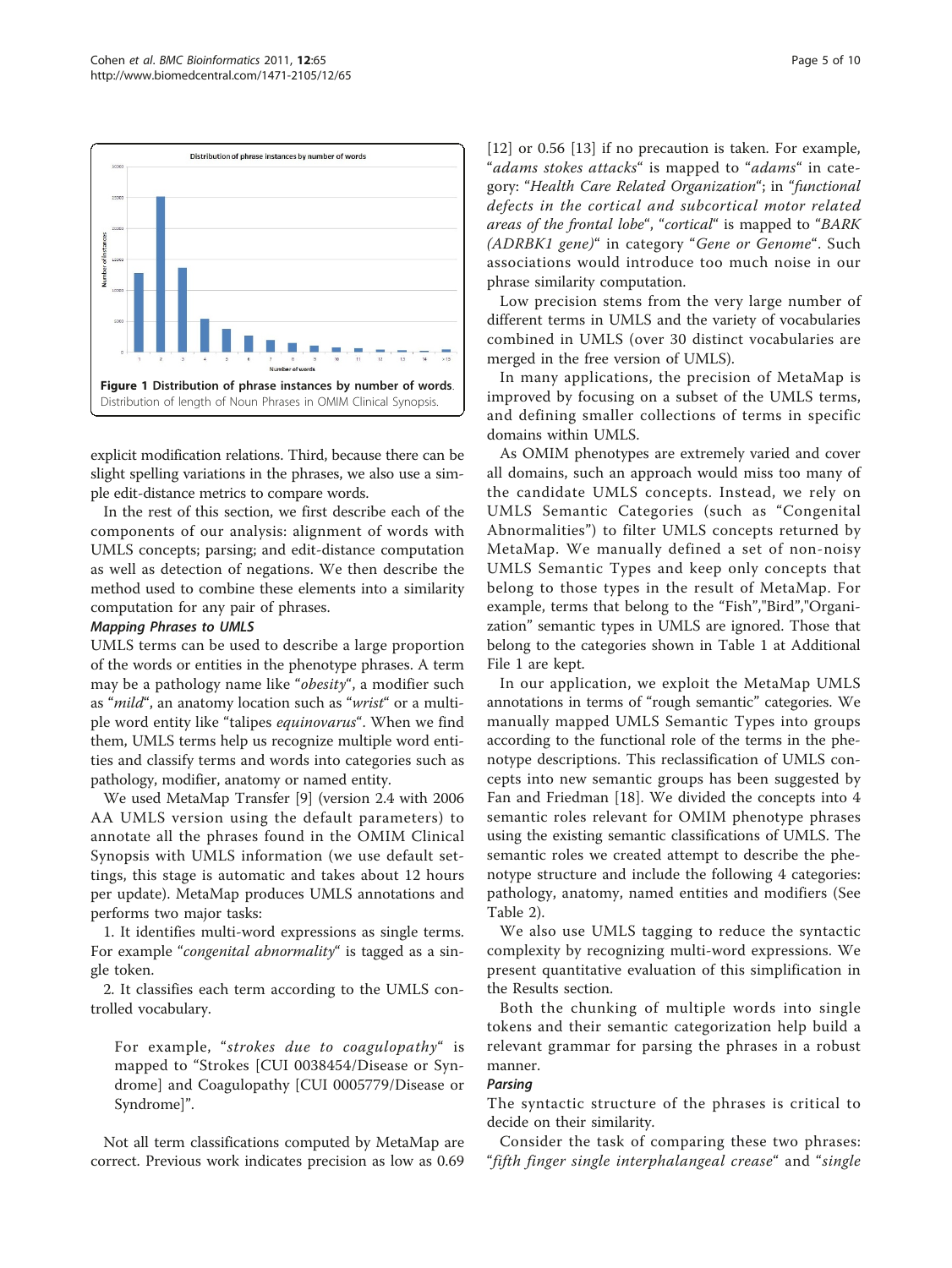| Rough Semantic<br>Category | <b>Description</b>                                             | <b>Examples</b>                                                  |
|----------------------------|----------------------------------------------------------------|------------------------------------------------------------------|
| Pathology or Finding       | Names and symptoms of diseases                                 | "Perthes", "Hexadactyly", "Diffuse atrophy" or "Short<br>finger" |
| Named entities             | Names of chemicals, functions, microorganisms or proteins      | "Actin", "Tyrosine", "Insulin" or "Agglutination".               |
| Anatomy                    | The body part or organ the phenotypes occurs in.               | "Cranium bifidum", "Thumb", or "Distal femur"                    |
| <b>Modifiers</b>           | Concepts describing the phenotype and changing its<br>meaning. | "Absent", "Hypoplastic", "Mild", "Enlarged"                      |

<span id="page-5-0"></span>Table 2 Rough Semantic Categories

flexion crease of fifth fingers". The sub-phrase "fifth finger" appears at the beginning of the first and at the end of the second - the edit distance between the two strings would therefore be quite high. However, knowledge of the syntactic structure (NN NN vs. NN of NN) and knowledge that the phrase "fifth finger" is identified as a single token of type "Anatomy" can help us compute a more precise similarity between the two phrases.

Because the syntactic structure of phrases in OMIM can be complex (on average 3.9 words with many phrases containing more than 6 words), our approach is to try to parse these expressions, and then compare the parse trees, while taking into account the modification relations that exist between the elements of the phrases. As is well known in natural language processing, parsing noun phrases can be complex because the structure of the noun phrase can be ambiguous. For example, "altered melatonin secretion" may be parsed as ("altered melatonin" + "secretion") or ("altered" + "melatonin secretion").

Consider the following group of phrases found in OMIM:

- ossification defect of skull
- absent ossification of skull vault
- decreased skull ossification
- deficient skull ossification

Our algorithm concluded they all belong to the same cluster of similar phenotype phrases. Wrong parsing of the phrases could have prevented this clustering. For example: (deficient skull ossification) parsed as (deficient skull) (ossification) would not have been similar to (ossification defect) (of skull).

In order to parse Noun Phrases, we must decide on a grammar and a set of categories that annotate words and groups of words within phrases. We use regular parts of speech (verb, adjective, noun, etc) and, in addition to traditional grammar, we introduce as well the UMLS classification of terms into the 4 categories described above: pathology, anatomy, named entity and modifier. If a word or a term is classified by UMLS, we keep its UMLS tag; else we use the parts of speech tagged by a standard parts of speech tagger (we used the LingPipe [[19\]](#page-9-0) tagger trained on the Genia corpus [[20](#page-9-0)]).

We then manually constructed a Context Free Grammar (CFG) that captures the structure of the phenotype description in the OMIM Clinical Synopsis. The leaves of the parse trees are tokens annotated either by UMLS categories (pathology, anatomy, named entity or modifier) or by parts of speech tags (conjunction, adverb, etc). Note that as discussed above, the tokens annotated by UMLS can cover multiple words.

We create the tree using the method of chart parsing, gradually building the parse tree by combining simpler parts of the tree together based on the CFG starting from the labels over the phrase in a bottom-up manner (for more information see [\[21](#page-9-0),[22\]](#page-9-0)). We used the Chart parser code from AIMA [[22](#page-9-0)]. Phrases longer than 11 words (1,438 such phrases were found out of 68 K) were not parsed as the parser may not finish parsing in a satisfactory time; these phrases are still compared to other phrases using edit distance (computed with dynamic programming) and still affect the similarity measure of the syndromes containing them.

### Negation Detection

Phrases that include negation are not incorporated in any cluster and are not used for computing similarity among syndromes. For example, "no significant loss of vision" is not clustered together with "loss of vision", even though they are syntactically similar. Negation is discovered using regular expressions in the same spirit as NegEx [\[10](#page-9-0)]. We extend this approach by relying on the structure of the parse tree using the following rules:

1. Phrases with the word "normal" appearing anywhere (not as part of another word such as "abnor*mal*") are marked as negations. (This is implemented as a regular expression test.)

2. Phrases where the word "no" appears are marked as negations only if they contain a "Pathology" node in their parse tree (in order to remove sentences describing absent functions or body parts). For example, "no dysarthria" is marked as a negation,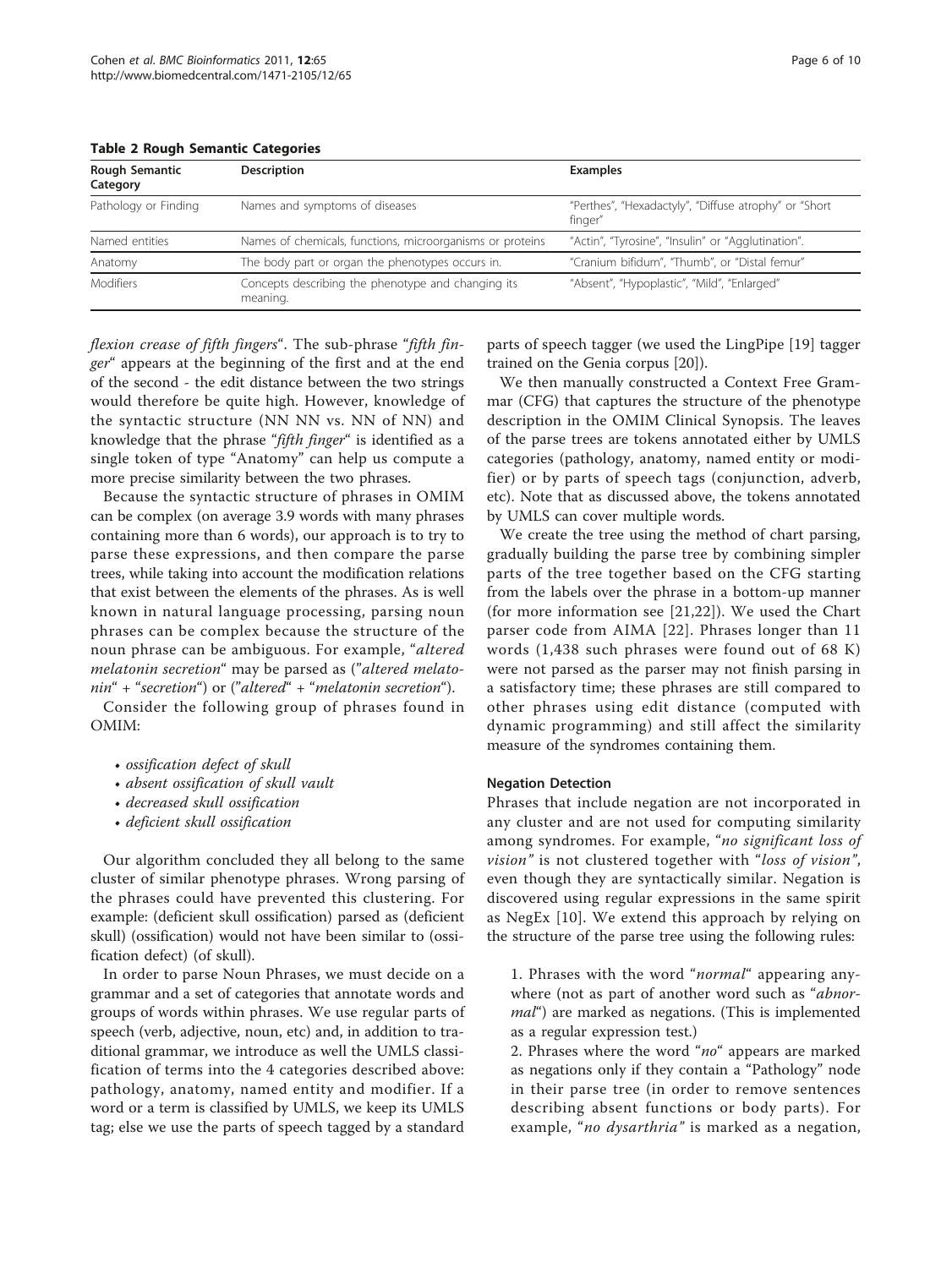because "dysarthria" is a pathology but "no natal teeth" is not marked as a negation.

We compared all pairs of phrases within each area. Altogether, we performed about 77 Million pairwise phrases comparisons (this stage takes about 24 hours using one 3.0 GHZ CPU and is executed each time we update the data from OMIM). We define a set of rules to decide on the similarity of 2 parsed phrases:

Successfully parsed phrases (based on our context free grammar described above) are similar if they share synonymous Pathology/Named Entities and Anatomy node terms and are modified by synonymous modifiers. Nodes annotated by MetaMap are compared by comparing their UMLS tag (CUI). Nodes that are not annotated by MetaMap are compared as case-insensitive string comparison. This comparison relies on the parse tree to determine which parts should be compared (for example: nodes annotated in both trees as "Modifiers" would be compared to each other when comparing the "Pathology" they modify. Both phrases must have a similar "Pathology" node for the rest of the nodes to be compared). Phrases without a parse tree were compared using string distance (allowing maximum distance of 2).

### Results

Our objectives are: create cluster of similar phenotype phrase and identify negation phrases. In this section we evaluate each of the steps in our method: (1) classification of phenotype phrases into areas; (2) MetaMap tagging of the phenotype phrases; (3) parts of speech tagging of the phrases; (4) parsing of the phrases according to our CFG grammar; (5) negation detection; and (6) clustering of the phrases.

### Distribution of phenotype phrases into areas

Our method identifies clusters of similar phenotype phrases (i.e., phrases have similar meaning) within each area. We originally found 159 distinct headings and subheadings in the Clinical Synopsis sections in OMIM. We mapped every phenotype phrase to one or more of the 26 areas on the basis of its heading/sub-heading location in OMIM, syndrome names were gathered in a dedicated area (see Table [2](#page-5-0) of the Additional File [1\)](#page-9-0).

Area 26, "Misc", is not used further in clustering experiments. Phrases in this area include: "variable phenotype" or "reduced penetrance".

This manual classification improved overall the consistency of the rough classification of phenotypes. The granularity we obtain with 25 areas allows us to significantly reduce the complexity of the task of finding synonym phrases: we avoid false positive matches by only comparing phrases within the same area. In addition, the consistent classification in areas improves the precision of UMLS mapping, as has been discussed in the past by Chapman et al. [[12](#page-9-0)].

### MetaMap Performance

In the dataset of all Clinical Synopsis phrases in the clustered areas (31,778 distinct phrases out of 67,470 phrases extracted from OMIM.txt), Meta Map tagged 78% of the word tokens and identified on average 1.9 concepts (CUIs) per phrase. MetaMap tagged 41,566 concept instances in the dataset covering 104,673 words. Many of the identified concepts include more than one word (33,591 concept instances of more than one word were identified). The grouping of words into multi-word tokens by MetaMap significantly reduces the syntactic complexity of the phrases: before the MetaMap treatment, phrases have an average length of 3.86 tokens (standard deviation of 2.02); after the Meta-Map tagging, phrases have an average length of 2.48 tokens (with standard deviation of 1.4). For example: "bowed radius", "bowing of the radius", "bowing of radius" and "bowed radii" are all changed to "bowing radius".

We did not measure explicitly the precision of the MetaMap annotations after filtering according to UMLS Semantic Types.

### Parsing Results

The parse trees we obtained have an average height of 3.75 and size of 5.3 nodes on average. The parser found an acceptable parse tree *(i.e.*, one matching our grammar) in about 90% of the phrases. The percentage of phrases parsed successfully varies between the different areas (84% - 93%). In one area (25 - lab) parsing encountered problems due to the different structure of the phrases which includes many prepositions in the same sentence and a large number of named entities. Figure [2](#page-7-0) shows example parse trees that demonstrate the multi-word tokens tagged by MetaMap.

### Negation Detection Results

860 distinct phrases were identified as negation phrases (3.2% of the phrases in the applied areas: 2 - 25). Precision (the fraction of correctly identified negations out of all identified negations), measured by manual inspection of 10% of the negation phrases (chosen randomly and tagged manually as negated or not-negated), was 89% with most false positive phrases being ambiguous for human readers as well ("low to normal IQ", "plasma testosterone is normal or increased"). Measuring the recall (number of negation phrases identified/number of negation phrases in the database), in the absence of a well annotated examples set, is too difficult.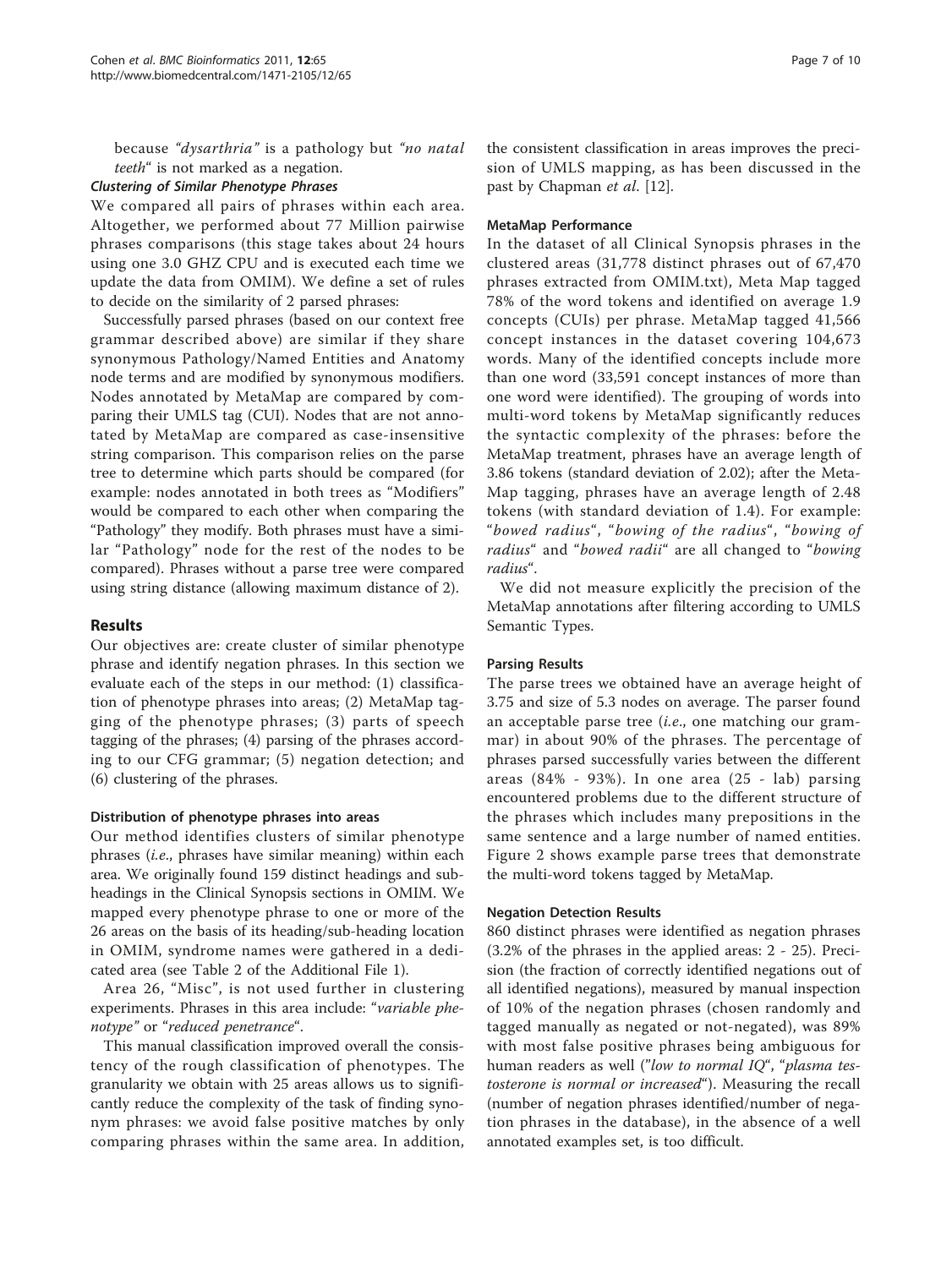<span id="page-7-0"></span>

When searching OMIM using our website, negation phrases are marked by italics. These phrases are also not included in the similar phrase clusters ("loss of vision" is not grouped with "no significant loss of vision" even though both contain the phenotype "loss of vision") see Figure [3.](#page-8-0)

# Clustering of Similar Phenotype Phrases Results

Our algorithm groups similar phrases into clusters that are recognized as synonyms (see Figure [4\)](#page-8-0). We

obtained altogether 1,680 clusters of similar phenotype phrases covering 4,551 distinct phrases with on average 2.7 phrases per clusters of similar phenotype phrases.

Clusters of similar phenotype phrases cover 13,009 phrase instances (about 20% of the overall phrase instances in the clustered areas). The distribution of clusters per area that we eventually obtained is shown in Table [1.](#page-3-0)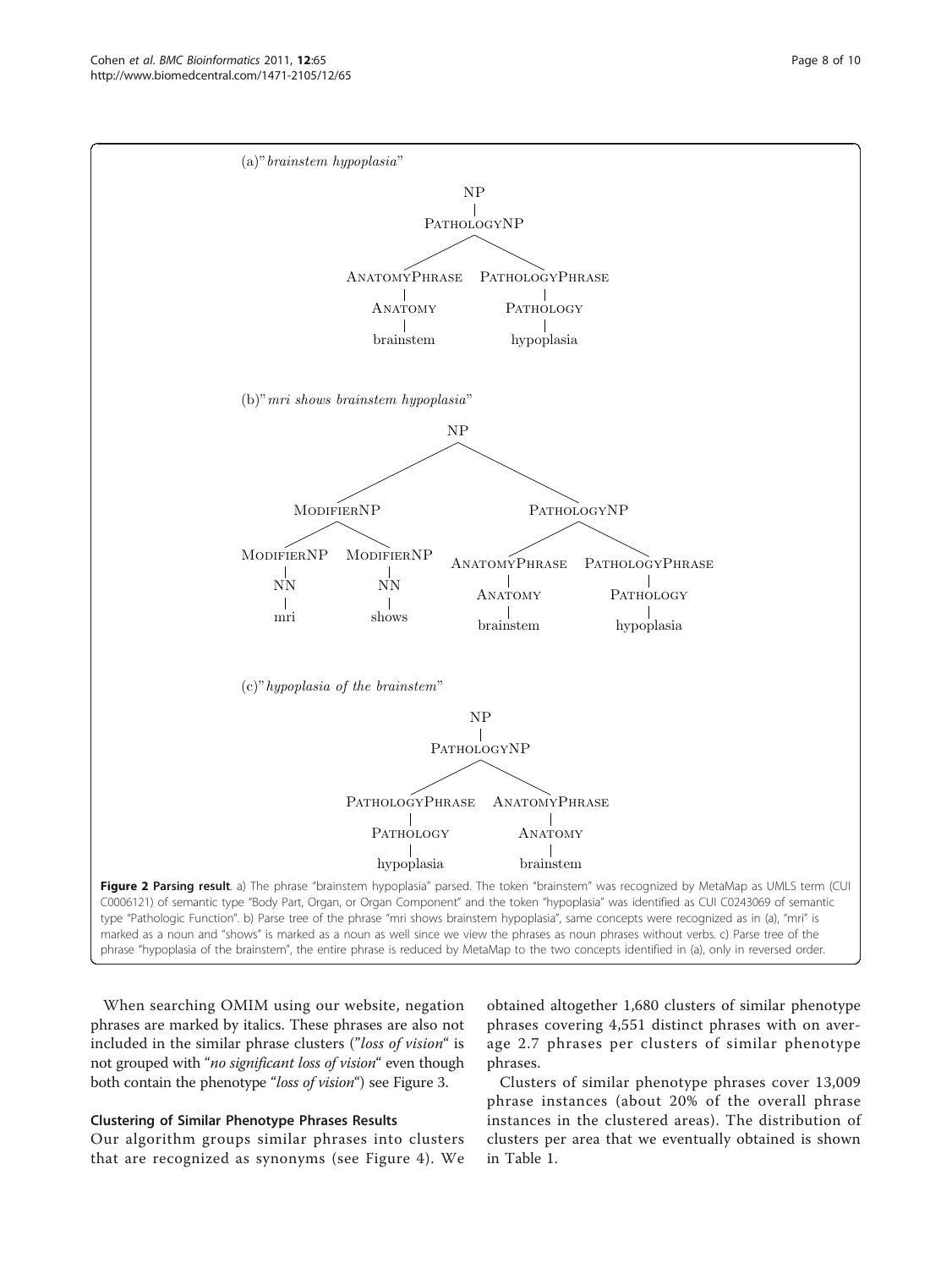<span id="page-8-0"></span>

| normal hearing<br>Figure 3 CSI-OMIM: Negation detection. Negations are marked<br>with italics and are ignored in the clustering process. |
|------------------------------------------------------------------------------------------------------------------------------------------|
|                                                                                                                                          |
| neural hearing loss                                                                                                                      |
| hearing loss sensorineural bilateral profound congenital                                                                                 |
| occasional conductive hearing loss<br>early conductive hearing loss                                                                      |
| late sensorineural hearing loss<br>sensorineural hearing loss                                                                            |

For example: "hyperreflexia in the lower limbs" is clustered with "hyperreflexia especially of the lower limbs", for two reasons: a) in the parse tree of both the "Pathology" node is similar b) both nodes are connected to a similar "Anatomy" node.

In Figure [2](#page-7-0) we see 3 phrases which are clustered together due to an identical PathlogyNounPhrase subtree in the parse tree of phrases (a) and (b), and a PathlogyNounPhrase sub-tree with identical Pathology and Anatomy between (c) and (a).

Precision found in predicted synonymous phrase pairs was 93.5% (one thousand pairs of phrases were sampled randomly from the resulting phrase clusters and evaluated by a geneticist as similar or non-similar). Recall was not measured due to the complexity of the problem and lack of an expert annotated corpus.

The clusters obtained through our method are used in two ways: when a user enters a term that is recognized as a member of a cluster, the system searches for all variants of the term as well. For example, if the user searched for "thickened cranium", results that include "thickened skull vault" and "thickened cranial vault" will also be retrieved.

We measure the quality of the acquired clusters by measuring the improvement they bring to a data mining application. We want to compute a similarity measure between syndromes. To this end, we compare the Clinical Synopsis section of the syndromes, after they have

| $\Box$ increased white matter abnormalities on t2 signalling<br>brain imaging shows diffuse white matter abnormalities<br>diffuse signal abnormality of central white matter<br>subcortical white matter abnormalities<br>white matter abnormalities<br>white matter abnormalities on mri<br>mri shows white matter abnormalities<br>multifocal cerebral white matter abnormalities<br>cerebral white matter abnormalities<br>periventricular white matter abnormalities<br>white matter abnormalities on mri which resolve over time |
|---------------------------------------------------------------------------------------------------------------------------------------------------------------------------------------------------------------------------------------------------------------------------------------------------------------------------------------------------------------------------------------------------------------------------------------------------------------------------------------------------------------------------------------|
| Figure 4 CSI-OMIM: Clusters of similar phrases. Clusters of<br>similar phrases results of "white matter abnormalities" search.                                                                                                                                                                                                                                                                                                                                                                                                        |

been parsed and normalized - that is, all occurrences of phrases that belongs to the same cluster, are replaced by the same term. For example, the syndrome "CUTIS MARMORATA TELANGIECTATICA CONGENITA" (OMIM 219250) is normalized "bowed legs" replaced by the cluster: "bowing of the legs; bowed legs; bowing of legs". We then compute the cosine distance of the normalized syndromes and compare the results when computing the cosine distance without normalization.

Cluster normalization increased the number of similar phenotypes among syndromes:

79,770 new connections between syndromes were discovered among 4,802 syndromes, adding 16 new connections (shared pehnotypes) per syndrome on average. For example: the aforementioned syndrome 219250 is now connected to "BOWING OF LEGS, ANTERIOR, WITH DWARFISM" (OMIM 112350) through the phenotype "bowing of the legs" due to the aforementioned cluster.

# Conclusions

Our work focused on pre-processing the textual component of the OMIM dataset using Natural Language Processing methods, and produced clusters of similar phenotype descriptions. These similar clusters allow us to propose an enhanced search system of the OMIM database and to perform effective data-mining on the OMIM textual descriptions and discover similarities among syndromes.

Our work unifies parts of the methods used by Lage et al. [\[3](#page-9-0)] and Van Driel et al. [[6\]](#page-9-0) and improves the precision of the results by dividing Clinical Synopsis phrases into areas and using MetaMap to get both UMLS and MESH information. We provide a robust application capable of being updated regularly and offering a wealth of organized phenotypic data of OMIM syndromes.

Precision found in predicted synonymous phrase pairs was 93.5%. 3.2% of the phrases were recognized as negations with a precision of 89%. We identified 79,770 new connections between syndromes - on average 16 new connections per syndrome.

Using the new curated database, we provide an online search application for clinicians with improved search accuracy. The improved data is used to find similarity between syndromes in order to find candidate genes for hereditary syndromes as part of the S2G application [[17](#page-9-0)]. The enhanced OMIM database we produced can be further used for bioinformatics purposes as a basis for identifying connections between syndromes. Another product of our work is an accurate connection of syndromes' phenotypes to the UMLS and MeSH, this can be applied further in the development of literature